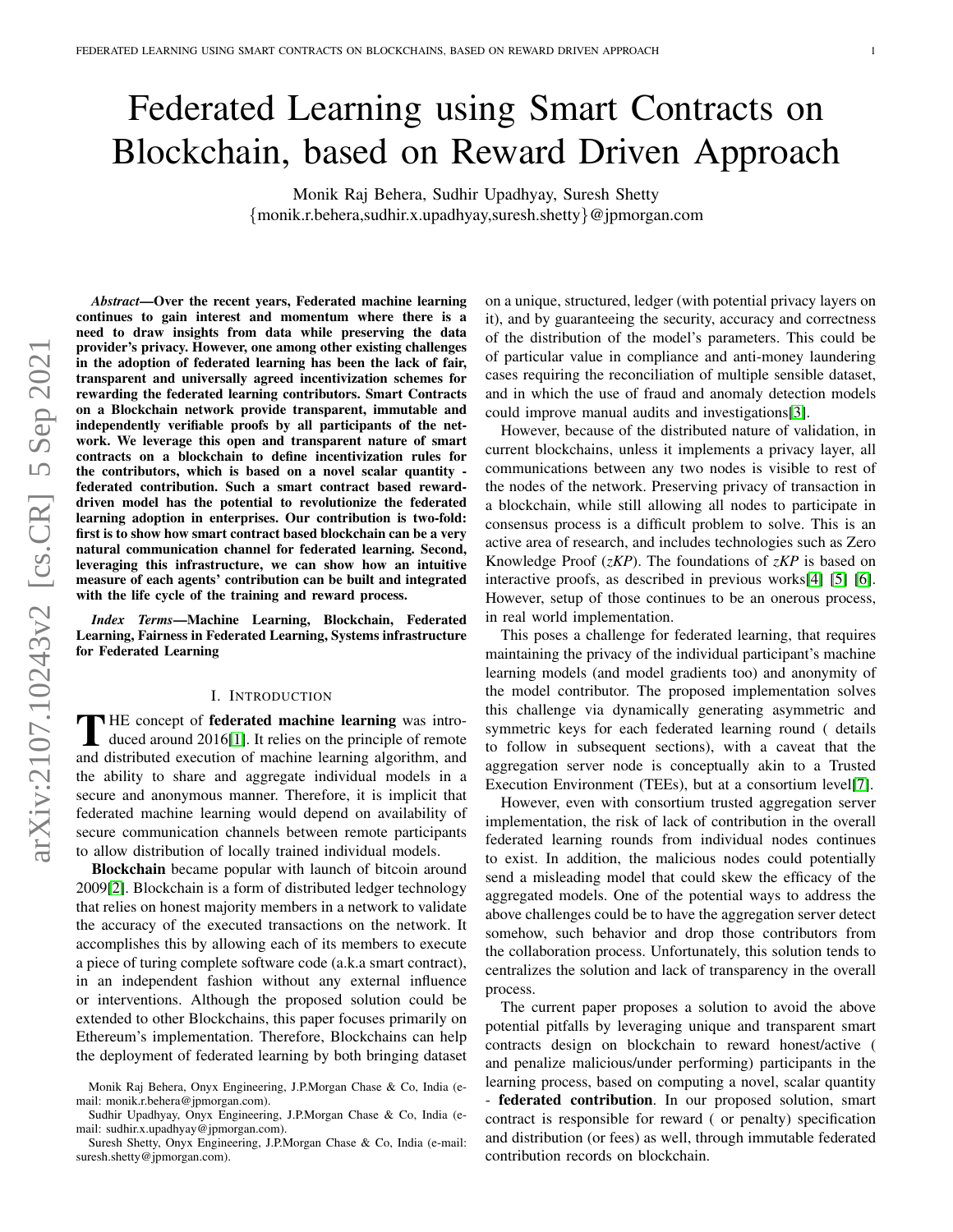## II. RELATED WORK

# *A. Federated Learning*

Federated learning is a distributed machine learning setting where the goal is to train a high quality global model, while training is done locally and privately on individual participant (federated learning client). The training is done across large number of clients. After the local models are trained, the improved local model gradients are sent securely over the network to the federated server for federated aggregation[\[8\]](#page-7-7). This paper is focused primarily on horizontal federated learning.

## *B. Blockchain*

There are several implementations of blockchain - Bitcoin, Ethereum, Hyperledger Fabric etc. Ethereum[\[9\]](#page-7-8) is a decentralized, open-source blockchain with smart contract functionality. Ether is the native cryptocurrency of the platform. After Bitcoin, it is the second-largest cryptocurrency by market capitalization. In addition to existing public Ethereum mainnet, there exists Ethereum for Enterprises[\[10\]](#page-7-9) that offer certain enterprise desired features. Some of these features include more control on nodes in the network, higher performance, difference in cost, node permissioning and different privacy implementation.

In general, there are three main types of Blockchains[\[11\]](#page-7-10)

- Public Blockchain: a blockchain that anyone in the world can read, anyone in the world can send transactions to and expect to see them included if they are valid, and anyone in the world can participate in the consensus process.
- Consortium Blockchain: a consortium blockchain is a blockchain where the consensus process is controlled by a pre-selected set of nodes.
- Fully private Blockchains: a fully private blockchain is a blockchain where write permissions are kept centralized to one organization. Read permissions may be public or restricted to an arbitrary extent.

Some implementations of Blockchain, such as Ethereumsupport both public and Consortium implementations. Onesuch enterprise/consoritum version of Ethereum is Consensys [Quorum](https://consensys.net/quorum/) . The proposed solution in this paper applies to the Consortium (Enterprise) blockchain where the identity of individual nodes are known to the Consortium Operator ( a.k.a. Network Operator).

There are few key components of a Blockchain eco-system that are relevant to this paper. Those include namely Smart Contract, Events and Oracles.

## *C. Smart Contract on Blockchain*

A smart contract[\[12\]](#page-7-11) is simply a program that runs on the Ethereum blockchain. It's a collection of code (its functions) and data (its state) that resides at a specific address on the blockchain. Smart contract are permission-less, i.e. anyone can write a smart contract and deploy it to the network. The smart contract code is visible to all participants on the network, and any participant can independently execute that code to validate the outcome[\[13\]](#page-7-12). Smart Contracts on Ethereum are written in its own programming language called Solidity. Events on Ethereum[\[14\]](#page-7-13) are well defined ways of asynchronously exchanging data among the participants of blockchain network. In Solidity, events[\[15\]](#page-7-14) are dispatched as signals, that the smart contracts can fire. *DApps*, which are essentially decentralized applications, or anything connected to Ethereum JSON-RPC API (an interface exposed by blockchain network for connectivity and programmatic interactions with blockchain), can listen to these events and act accordingly. Event can also be indexed, so that the event history can be searched later.

## *D. Events on Blockchain*

In Blockchain, when a transaction is mined, smart contracts can emit events and write logs to the blockchain that the frontend can then process. These events can then be used to communicate with a smart contract from application frontend or other subscribing applications. Events are not considered as a state change on Blockchain, hence they consume very less gas price[\[16\]](#page-7-15), in comparison to state change transactions on Blockchain.

## *E. Federated learning and Blockchain*

There is a growing literature on federated learning implementations through blockchain, indicating a sign of the natural complementarity between these two technologies. Since [\[17\]](#page-7-16) proposed using blockchain to maintain the global model with community and reach a consensus, a number of papers [\[18\]](#page-8-0), [\[19\]](#page-8-1), [\[20\]](#page-8-2), [\[21\]](#page-8-3) explored this avenue, but mainly using the blockchain as a safe and coherent storage for the global model, and fail to make full use of the potential of smart contracts to both coordinate the learning, and through that compute measurement functions of how each agent is contributing to the global model.

For that measurement of contribution framework we build on [\[22\]](#page-8-4) proposal to leverage the blockchain to evaluate updates from nodes, and potentially penalize malicious nodes. Shapley values have shown great results in explaining the contributions of individual features in theoritically any machine learning model. It is our hope to further bridge these two literatures, to be able to automatically compute different variations of federated learning contributions through blockchain-based smart contract as communication medium in federated learning settings. Our main contribution is to showcase how a natural infrastructure and life cycle could support these, leveraging the cryptographic, distributed computing, and consensus mechanisms within blockchain.

## *F. RSA and AES algorithm*

Asymmetric key cryptographic algorithm are popular cryptography techniques, which focus on using public-private key pair for encryption. In RSA algorithm[\[23\]](#page-8-5), the fundamental idea is to use a computationally impossible, long prime numbers based public key and private key. Public key can be used to encrypt data, where as it can only be decrypted using private key, which is kept privately and securely with the owner. In case of symmetric cryptography, like of AES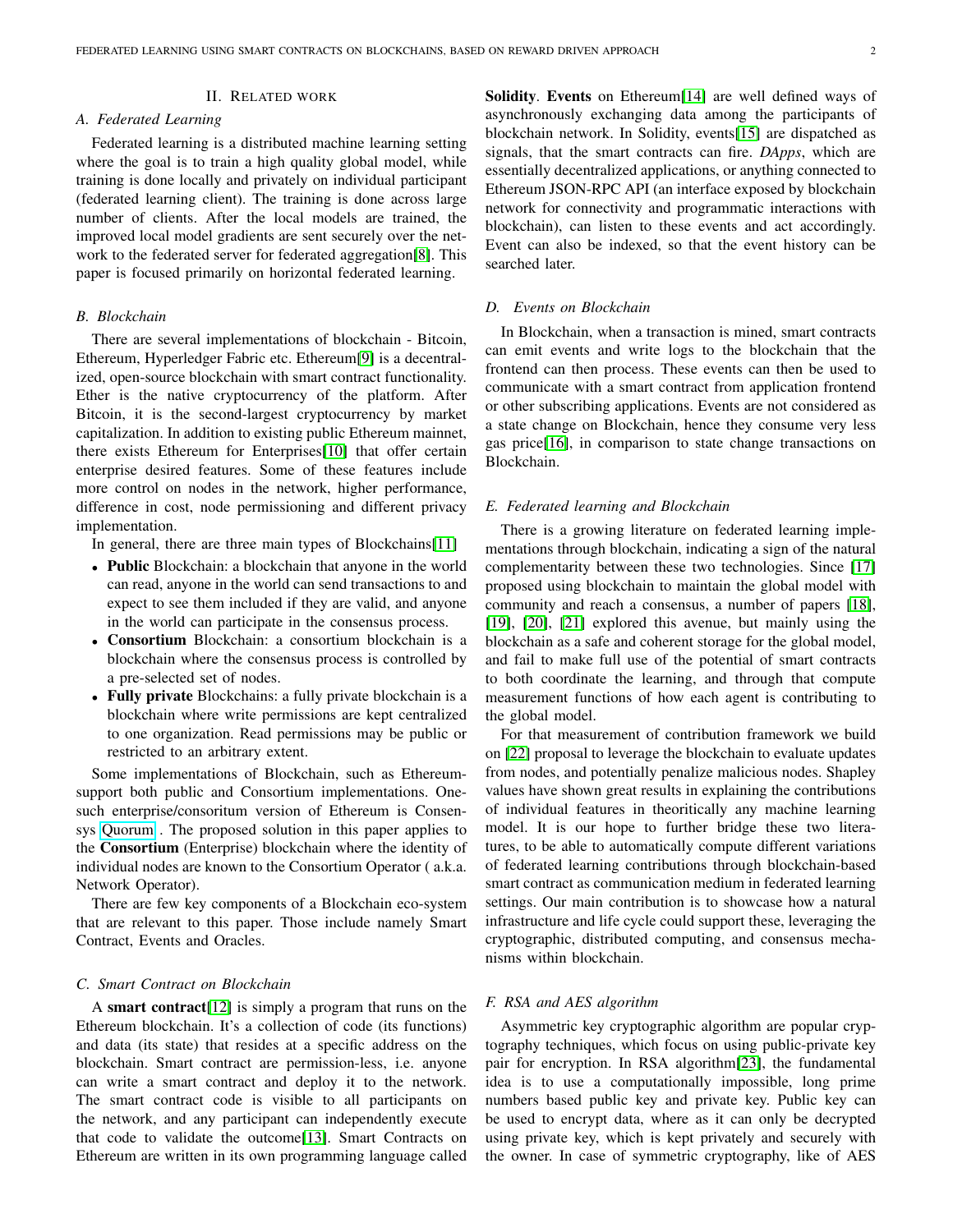algorithm[\[24\]](#page-8-6), the same key would be used for encryption and decryption. Thus special care needs to be given to safeguard the symmetric key itself.

## *G. Measuring contributions in federated learning*

In recent work[\[25\]](#page-8-7), measurement of contributions towards improvising the global model in federated learning has been described, for both horizontal and vertical class of federated learning. Authors have discussed the approach of using 'deletion method' for horizontal federated learning approach, where the change in testing accuracy is considered by various iterations of training, with each iteration, we remove the data points from a single client. This way, we measure the degradation in model performance, and then infer the contributions accordingly by the federated clients. In case of vertical federated learning, Shapley values are computed for each feature. Shapley values gives a strong quantification of each feature's importance, followed by a mathematical approach of inferring contributions of parties in vertical federated learning. There are, however, a multiplicity of ways in which the Shapley value can be implemented, with very disparate results, as shown in [\[26\]](#page-8-8). Our contribution aims to build a mathematical foundation to compute contribution of participants in federated network by focusing on weights differences using Frobenius Norms, instead of training data differences like in Shapley values.

## III. BLOCKCHAIN FOR FEDERATED COMMUNICATION

Earlier works have proved *REST, RPC, gRPC*[\[27\]](#page-8-9) as popular choices for communication between federated server and clients. For more secure communication, various battle-tested approaches include network firewalls, SSL and token based authentication. Though these methods provide a secure medium, they lack the transparency in the communication channel itself, which can be well established by using blockchain. This paper proposes use of smart contracts on (*ethereum based*) Blockchain, which provides a decentralized mechanism of communication between peers and the federated server. While smart contracts provide transparency in the implementation, the communications at blockchain level are secured via asymmetric cryptography techniques for encryption and modification of state on the blockchain network. This also entrusts the emission of events for communication between federated server and contributor nodes with extended level of security and transparency.

Owing to the "consortium blockchain network", where individual participants are trusted enterprises and organizations, there is a likelihood of participants acting as a *bad* actors is low. Further, in this network of contributors, it is quite possible that there could be wide range of variation in contributions from different participants or even extreme scenario of some participants being only a benefitor, and not contributor ( and vice versa). These are few of the possible scenarios in consortium governed federated learning network. To manage and counter these measures through incentives *(both reward and penalty)*, smart contracts provide a transparent and immutable way of maintaining contributions record on the blockchain. Based on the contribution record from blockchain, a given

participant would be either rewarded or penalized through on-chain blockchain tokens, or through off-chain mechanism established by consortium.

## *A. Performance Characteristics of Blockchain*

A well-known constraint of existing blockchain implementations are around performance, usually measured in throughput and latency. Further, current Blockchain implementations also suffer from Blockchian Trilema ( a coin termed by Vitalik Buterin) - speed, security and decentralization. These constraints are quite true and applicable for high volume, low latency networks where speed of transaction is quite critical. However, sharing models over blockchain in an enterprise network does not require significant high throughput sine the frequency of model updates is expected to be relatively low. In addition, latency is also not a critical factor since aggregation of models from each participant are not necessarily time sensitive. For example, if a model update was missed by the aggregation server in one aggregation cycle, it will be picked up in the subsequent one without losing its impact.

## *B. Life-cycle of a federated aggregation event*

Federated learning in a consortium network comprises of a consortium trusted and security hardened aggregation server. All the participants, who are clients in the federated learning ecosystem listen to the blockchain events from a smart contract (*ethereum smart contracts, as ethereum is the blockchain network being used*). Table [I](#page-3-0) gives an overview of a typical federated learning round. In the proposed implementation, the Aggregator Server manages the events that orchestrate the Federated Learning cycle between clients and aggregator.

Since the orchestration of events is delegated to the aggregator, this design allows individual participants remain lightweight and only focus on local model improvisation. The set of possible events from Aggregator server includes initial distribution of base model, subsequent federated learning cycle events, contribution announcement on the chain and contribution fees notification.

## *C. Encryption of event data*

In the previous sections, we discussed about how blockchain ensures required security and privacy at its core. Though data on blockchain is immutable, the privacy is not guaranteed, because of the very nature of how blockchain works. A consortium network with enterprise participants, there is a high possibility of participants not comfortable with revealing their model weight gradients to peer participants. If local model weights (*and gradients*) are revealed, this posses risk of revealing statistical properties of the data from individual participant, if not the actual data.

In order to privately send model weights from participant to federated server on blockchain, in a consortium network, asymmetric encryption using RSA cryptography is proposed in the paper. Each new federated learning round is published as blockchain event, federated aggregation server generates a new set of RSA key pair. The private key of the pair stays with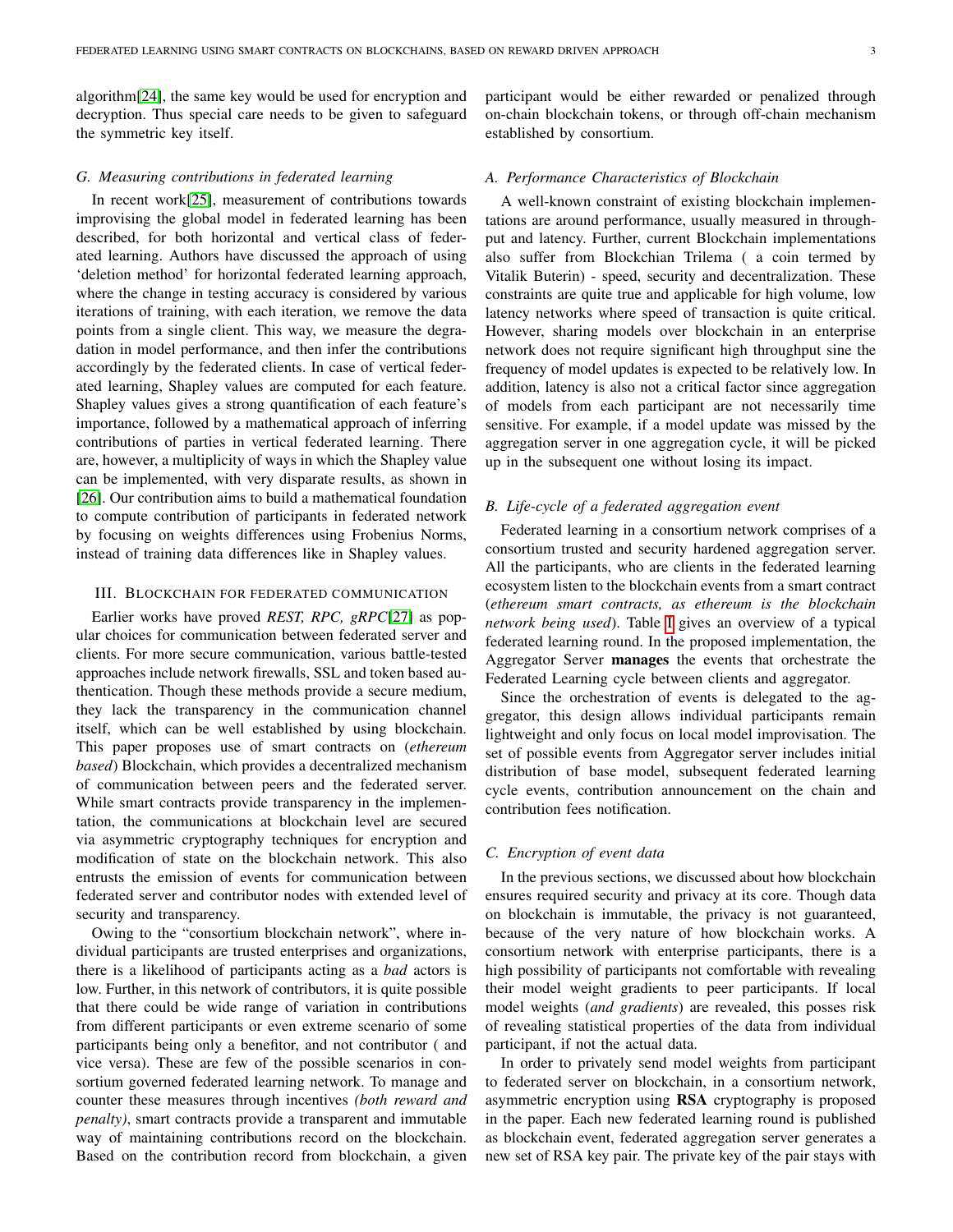<span id="page-3-0"></span>LIFE-CYCLE OF A FEDERATED LEARNING COMMUNICATION EVENT. TIME COLUMN REPRESENTS RELATIVE TIMESTAMP, WHERE INCREMENT IN TIMESTAMP SUGGESTS RELATIVE INCREMENT, NOT THE ABSOLUTE INCREMENT. EVENT IS THE RESPECTIVE EVENT TYPE ON COMMUNICATION ROUND. 'ACTION ON' COLUMN SHOWS THE EXPECTED ACTION FOR WHICH ROLE, WHETHER CLIENT OR SERVER. 'PUBLISH' COLUMN DEPICTS WHETHER THE EVENT IS PUBLISHED AS BROADCAST ON BLOCKCHAIN OR NOT.

| <b>TIME</b>        | <b>EVENT</b>                                                  | <b>ACTION</b><br>$ON-$     | PUBLISH? |
|--------------------|---------------------------------------------------------------|----------------------------|----------|
| $t_k$<br>$t_{k+1}$ | <b>INITIATE FL ROUND</b><br><b>RECEIVE INITIATE EVENT</b>     | <b>SERVER</b><br>CLIENT(S) | $\times$ |
| $t_{k+2}$          | ENCRYPT LOCAL MODEL;<br>WITH KEY RECEIVED IN<br>PREVIOUS STEP | CLIENT(S)                  | X        |
| $t_{k+3}$          | PUBLISH ENCRYPTED LO-<br>CAL MODEL                            | CLIENT(S)                  |          |
| $t_{k+4}$          | AGGREGATE ENCRYPTED<br>LOCAL MODELS                           | <b>SERVER</b>              | X        |
| $t_{k+5}$          | <b>BROADCAST</b><br><b>NEW</b><br><b>GLOBAL MODEL</b>         | <b>SERVER</b>              |          |

the server, as this will be used by the server in later stages to decrypt the encrypted event message cipher. The public key is sent across the network to all the participants. Participant will generate an AES key for encrypting local train model, and then use the public key received from federated server to encrypt the AES key[\[28\]](#page-8-10). With RSA keys revolving for every new federated learning round, this decreases the chances of compromising model information over the blockchain, for any given participant on the network. One thing to note here is - only the the event data containing participant's local model weights needs to be encrypted. Other event data like global model, which is sent from server to clients, initiation of federated round broadcast does not require encryption, as it does not contain sensitive data among the peers in blockchain network.

# *D. Smart Contract for communication and contribution towards Federated Learning*

In the previous sections, smart contracts have been described as a way of executing Turing complete programs on blockchains. Further, as referred in related work, Ethereum smart contracts also have a concept of events, which are generated after a transaction is mined on the Blockchain network. Events can carry additional information and parameters that can be used by subscribing applications. It is important to understand that events generated, when published by the participants or the federated server, would be a broadcast. Dynamically generated encryption keys, explained in earlier section would safeguard the privacy interest of the federated clients. Federated clients would have to listen to the agreed upon Ethereum *event* from a smart contract, in order to receive the event and take necessary actions, essentially making smart contracts a primary *pub-sub*[\[29\]](#page-8-11) channel of communication.

In the current paper, smart contracts are proposed as a mechanism to maintain transparent, immutable records of contributions, which improvises (*or degrades*) the global federated learning model. The computation to determine the contribution of individual in the federated learning round (*described in subsequent section*) is performed off the blockchain, considering the resource and computation constraints. After the computation is completed, the records are published on blockchain, anonymously, for each participant to consume. This makes the contributions (and indirectly participants expense fees) transparent. The transparency of contributions from each participant promotes an honest behavior on the network.

## IV. FEDERATED AGGREGATION AND CONTRIBUTION

Federated learning with centralized aggregation server implements various ways to implement federated aggregation[\[30\]](#page-8-12), like *FedAvg*, *FedSGD*, etc. Assuming the number of clients is quite large (*in order of* 10<sup>5</sup>), if few of the clients are acting as *bad* actors, or clients with noise in training data, their impact towards the global model is smoothed by averaging algorithm. But in case of consortium setting, where number of clients is not that huge (*in order of*  $10<sup>2</sup>$ ), the local weights of federated client with noisy data or malicious intention would impact the overall weight(s) of the federated learning model. In order to tackle the challenge, we are proposing a novel way of computing a novel scalar quantity, federated contribution across the network, and using smart contract to publish and store on the blockchain (as discussed in earlier section). As compared to earlier work[\[25\]](#page-8-7), federated contribution establishes a way to define contribution of each participant in federated learning setting, whether they might have train data of similar statistical properties, or non overlapping (*orthogonal in feature space*) statistical properties.

## *A. Federated aggregation*

FedAvg[\[31\]](#page-8-13) is one of the popular algorithms in federated aggregation domain, which ensures complete and optimal solution, provided the learning rate and local learning contribution is accurately considered. Inspired from the previous works, our problem formulation for non-IID (*or IID*) data, which assumes more real world problem setup, in a consortium blockchain network, we have formulated our problem as described below -

$$
\min_{\theta \in \mathbf{R}^{\mathbf{d}}} f(\theta) := \sum_{k=1}^{K} p_k F_k(\theta)
$$

where k as index for client,  $\theta$  as the set of model weight parameters for any generic machine learning algorithm, which can be modified for federated learning setting.  $f(\theta)$  is the global objective function,  $F_k(\theta)$  is the local objective function for client k,  $p_k$  is the learning importance factor - a scalar value to determine individual client's, local model's relative importance, and  $K$  is the total number of clients. Considering  $p_k$  as learning importance factor in federated learning, it is assumed that -

$$
\sum_{k=1}^{K} p_k = 1
$$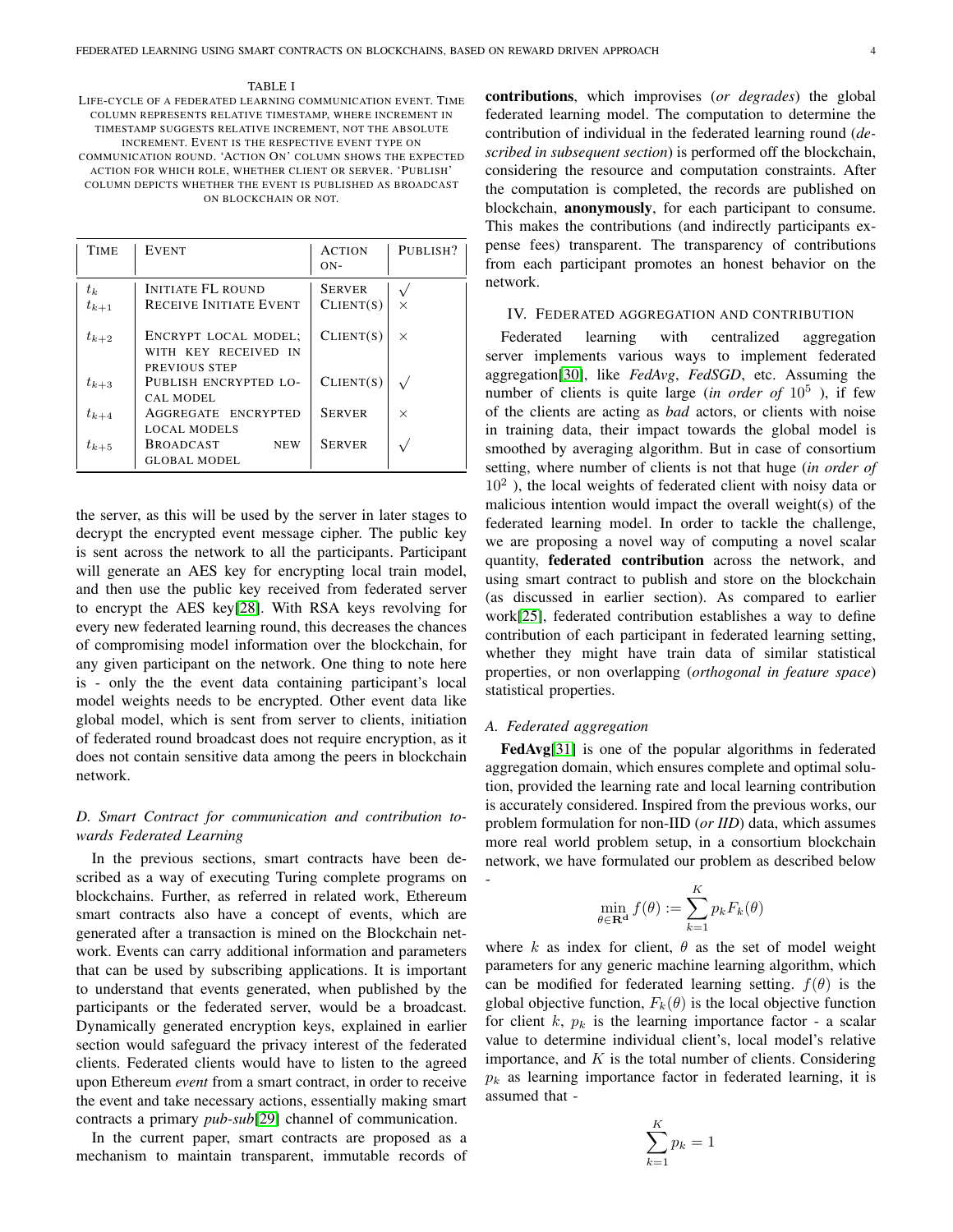With *fedAvg* as algorithm for aggregation, the individual weight updates for  $t + 1$  iteration,  $l^{th}$  layer can be defined as -

$$
w_{t+1,l} \leftarrow w_{t,l} + \alpha \sum_{k=1}^{K} p_k \nabla F_k(\theta)
$$

where  $w_{t,l}$  is weight for  $t^{th}$  iteration at  $l^{th}$  layer and  $\alpha$  is the learning rate parameter.

#### *B. Federated learning contribution*

In previous sections, motivation for federated contribution is discussed. Intuitively, federated computation is a scalar quantity, which depicts the deviation, or divergence of two machine learning models. We will now define the federated contribution mathematically.

$$
\gamma^{k} := \|\beta^{k}\|_{2}
$$

$$
\beta^{k} := \langle \|\delta_{1}^{k}\|_{\mathbf{F}}, \quad \|\delta_{2}^{k}\|_{\mathbf{F}}, \quad \dots \quad, \|\delta_{L}^{k}\|_{\mathbf{F}}\rangle
$$

$$
\delta_{l}^{k} := \mathbf{w}_{1,\mathbf{t}}^{\mathbf{global}} - \mathbf{w}_{1,\mathbf{t}+1}^{\mathbf{k}}
$$

$$
\gamma_{rel}^{k} := \frac{\gamma^{k}}{\sum_{k=1}^{K} \gamma^{k}}
$$

where  $\gamma^k$  is the absolute federated contribution of client k,  $\Vert . \Vert_p$  represents  $p^{th}$  norm,  $\Vert . \Vert_F$  represents Frobenius norm[\[32\]](#page-8-14),  $L$  represents the final layer's weight matrix of a generic machine learning model.  $\delta_l^k$  represents difference of model matrine tearning model.  $v_l$  represents difference of model<br>weight parameter matrix for  $l^{th}$  layer of  $k^{th}$  client.  $\mathbf{w}_{1,t+1}$ <br>represents model weight for  $l^{th}$  layer of  $k^{th}$  client at  $t+1^{th}$ iteration.  $\mathbf{w}_{1,t}^{\text{global}}$  is the model weight for  $l^{th}$  layer of global model at  $t^{th}$  iteration.  $\gamma_{rel}^k$  is relative federated contribution of client k.

For any generic machine learning algorithm, like linear regression, logistic regression, neural networks, etc, the primary intent is to find a weight matrix, or a set of weight matrices. These weight matrices are computed using loss functions and gradient descent approaches, in various formats depending upon the algorithm. Assuming the representational vector, defined  $\beta^k$ , with minimum size of the set as 1, we can define an each element of  $\beta^k$  as Frobenius norm of  $\delta_l^k$ . Here,  $\delta_l^k$ , as defined previously, represents the element wise difference of weight matrices (order of subtraction doesn't matter, as Frobenius norm computes square of the element). We have considered the element wise difference of both the weight matrices for each layer, as it is inverse operation to the gradient descent and weight updates, where we perform addition of improvements, as described in problem formulation earlier. Frobenius norm is well established method to find the magnitude of a matrix from origin of a hyperspace  $\mathbb{R}^d$ . When we compute Frobenius norm for  $\delta_l^k$ , it essentially represents the magnitude of deviation between two weight matrices(global weight matrix of previous iteration and local weight matrix of current iteration, for layer *l*). The vector  $\beta^k$  represents a set of magnitudes of deviation of local model's weight matrices from global model's weight matrices respectively, as an independent and individual axis. Finally, in order to calculate value  $\gamma^k$  for client *k*, we calculate *2-Norm*, which is the *euclidean norm* of  $\beta^k$ . This represents the magnitude of distance from origin, which quantifies the combined deviation of local model (*set of weights*) from global model (*again, set of weights*) as a scalar quantity.

Inferring  $\gamma^k$ , in case of federated contribution, federated aggregation server calculates  $\gamma^k$  for each  $k^{th}$  client. If the federated contribution value is relatively high, that means the given client has contributed to a *higher degree*. While describing contribution to a higher (*or lower*) degree in federated contribution, it practically quantifies the contribution in modifying the global model, by training on larger data points, or by training over data points which are having distant statistical properties from earlier training data, or may be higher noise in data. This intuitively can be thought as - the divergence of local model after training on new data points will be more, if higher gradient descent updates are performed. This can be because of variance in new data, use of better data points for local training rounds or greater training size. In case of divergence being relatively smaller, one can infer about participant using noisy or unrelated data points, which may not be acceptable for global federated model. Our framework would thus point at a possible way to fix a key limitation of the Shapley value framework (which we hope to build the link with in a future paper) - the fact that it only provides valuations for points within a fixed data set, and does not account for statistical aspects of the data and does not give a way to reason about points outside the data set.

## V. EXPERIMENTS

In the paper, the experiments to validate the hypothesis of using blockchain smart contracts and federated contribution has been carried out with setting up a  $(5 + 1 =)6$  ethereum blockchain permissioned nodes setup in AWS cloud. Within this network, one of the node acts as federated aggregation server, and other three nodes act as federated clients. It is a consortium blockchain setup, with each individual client nodes own set of data. Figure [1](#page-5-0) shows the architecture representation of the proposed experimental setup. The federated server node runs a python daemon process which listens to the events generated by smart contracts on the network. Upon receipt of events and based on event types, it either sends the global model to every node as a broadcast, or computes the aggregated version of the global model with latest gradients of local training, from individual federated clients. On federated clients, a similar python application is being executed, which listens to events and sends the encrypted local model, as required. It also acts as a service, which serves (*exposing remote REST based endpoint, which can be consumed by any other program to predict, based on input data*) machine learning model, and also is responsible for re-training of new batch of data points. The applications, which are responsible for directly interacting with blockchain nodes are termed as "dApp", as depicted in figure [1,](#page-5-0) which essentially means decentralized applications.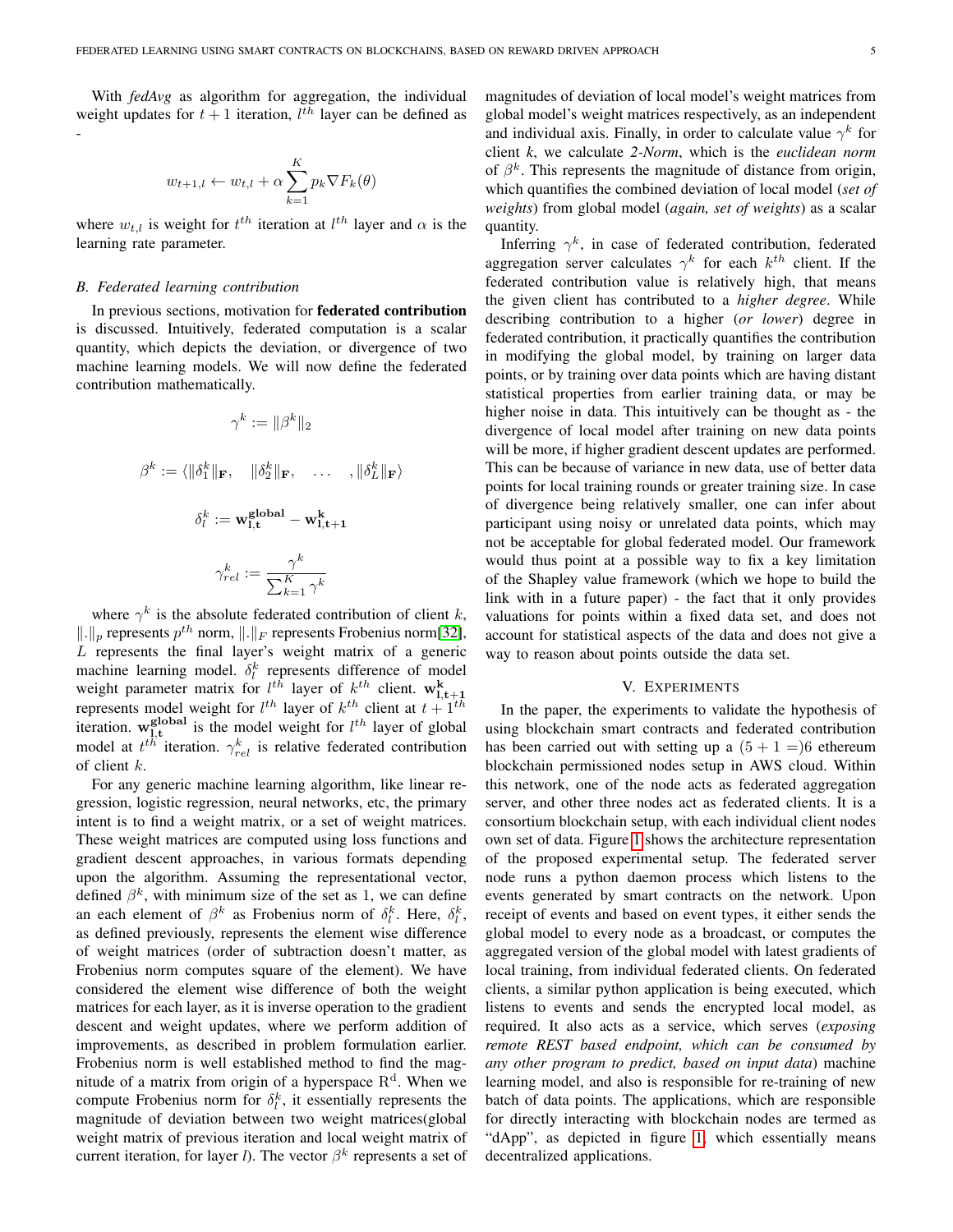Federated Aggregator server node deploys both s '*communication*' and 'contribution records' smart contracts. . All of the federated client nodes leverage the address of these two public contracts as a communication channel both for publishing events and listening to any generated events as well. The interface of the smart contract has been discussed in further.



<span id="page-5-0"></span>Fig. 1. In the above architecture diagram, individual nodes are running decentralized applications, with processes to serve and re-train data models. Two smart contracts, one for communication and one for contribution is deployed on the blockchain. Federated server is responsible to send the dynamically generated RSA key pair's public key, which would be used to encrypt the newly generated AES key of participant, used for model encryption. Encrypted models are published on the blockchain. Even though all the participants can receive the private encrypted model gradients, only the federated aggregation server can decipher and use the model, as it posses the RSA private key of respective public key.

## *A. Data description*

In the paper, to test the hypothesis against standard data set, MNIST[\[33\]](#page-8-15) and Fashion-MNIST[\[34\]](#page-8-16) data sets have been used. In both the data sets, it has 10000 test data points, 60000 train data points and 10 target classes. We split the training data as 10000 for initial, "genesis" global model and remaining 50000 as training data for federated clients. For both the data sets, we have performed our experiments in two ways, by splitting our data sets described below -

- 1) Independent and Identical Data: The data is randomly split and distributed across all the federated clients, each having 10000 training data points with all the 10 target classes.
- 2) Non-Independent and Identical Data: The data is split and distributed across all the federated clients, each of the clients having training data with only 2 target class.

### *B. Blockchain smart contract interface*

As discussed earlier, we have used two ethereum based smart contracts, one for communication and one for recording



<span id="page-5-1"></span>Fig. 2. In the architecture, the input layer contains 728 neurons, after flattening the image. Output layers contains 10 neurons, as the data set has 10 image labels or target classes. It contains 3 fully connected, hidden layers, each having 1024, 512 and 128 neurons respectively. The hidden layers used *relu*, and output layer used *softmax* as the activation functions.

contributions transparently on blockchain. Interface for both of the smart contracts have been defined as follows -

```
// Communication : Interface
pragma solidity >=0.8.0 <0.9.0;
contract Communication {
  event BCEvent(
    uint256 timestamp,
    bool is_encrypted,
    bytes event_type,
    bytes body
  );
  function publish(
    uint256 timestamp,
    bool is_encrypted,
    bytes memory event_type,
bytes memory body
  ) public returns(uint ack) { }
}
pragma solidity >=0.8.0 <0.9.0;
contract Contribution {
  uint len = 5;uint[] memory _clients = new uint[](5);
  function set_contribution(
    uint client_id,
    uint relative_contribution
  ) public returns(uint ack) {
         owner (federated server
  //modifies state of _clients
  }
  function get_contributions()
  public view returns (uint memory) { } }
```
## *C. Neural network for image classification*

Since the each image data in MNIST and Fashion-MNIST is 28x28 gray scale image, we have used artificial neural network[\[35\]](#page-8-17) for image classification. Figure [2](#page-5-1) describes the architecture of the neural network in depth. We have used adam[\[36\]](#page-8-18) optimizer and sparse categorical cross entropy[\[37\]](#page-8-19) as loss function, with 5 training epochs.

## *D. Results*

Based on the data, blockchain network with smart contracts and neural network architecture described in earlier sections, we performed various experiments to test our hypothesis of computing federated contribution against various settings like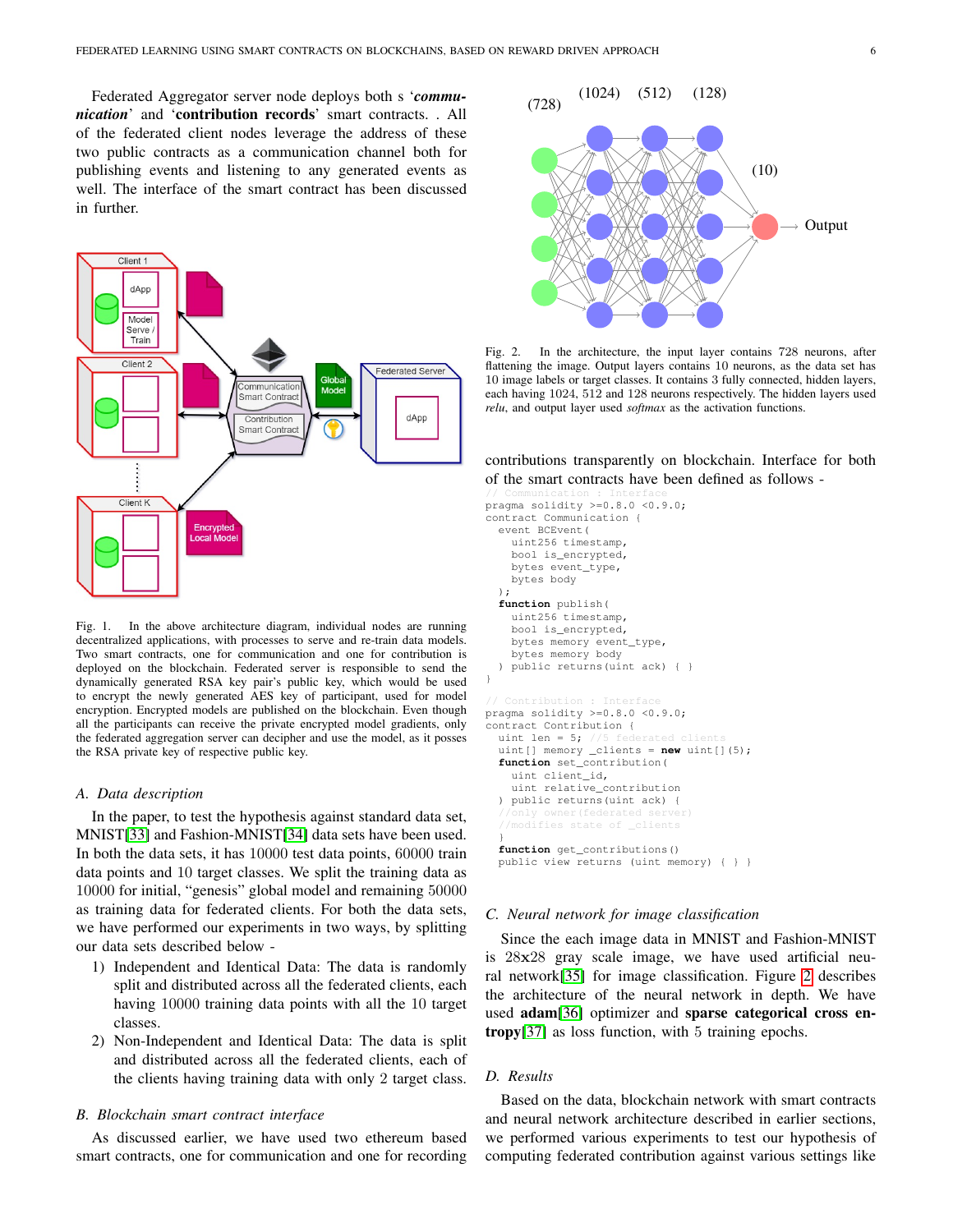higher contribution of a smaller group of participants, lower contributions by a subset of participants, noise in local data, while training by individual nodes. We have also calculated the overall accuracy of image classification of the aggregated model. In our experiments, we have changed the size of training samples, as it is the *variable* of the experiment. For each set of conditional environment for experiments, we have considered results for 4 different cases. The 4 cases are as *(i) MNIST data with non-IID split (ii) MNIST data with IID split (iii) Fashion-MNIST data with non-IID split and (iv) Fashion-MNIST data with IID split*. A well known and common observation across all the experimental setting is increase in machine learning model's accuracy performance, with increase number of training samples.

Figure [3](#page-6-0) shows the performance of the aggregated machine learning model, from various clients. We do observe better and stable performance in case of data being split, across all the clients in *IID* manner. Figure [4](#page-6-1) shows the federated contribution being increasing with increase in training data sample size. Also, since all the clients in this setting have contributed equally, their federated contribution values are quite close. One thing to notice, which is evident across all experiments (*can be observed in the graphs*) is, increase in federated contribution value, with increase in training size. This essentially validates our hypothesis of federated contribution being dependent on number of weight updates, which is directly proportional to higher training data (or training iterations). For distinct visuals, we have shown *client 3* in always green colour, in all the visualizations.

Figure [5](#page-7-17) depicts the experiment, where *client 3* is underperforming by training on only 10% of what other participants are training. We can observe how the federated contribution value for *client 3* is very low, as compared to other participants. Figure [6](#page-7-18) whereas shows the opposite, where *client 3* trains on 10 times more data points, puts in extra effort, logically, than other participants. This shows higher value in federated contribution for *client 3*, as relatively compared to others. Figure [7](#page-7-19) is the final setting, where we added Gaussian noise, with noise value between 0 and 1, in training data of *client 3*, which essentially shows depletion in federated contribution of *client 3*, relative to others.

# VI. CONCLUSION

In our paper, we studied our proposal of using smart contracts to establish a fair, transparent, secure and immutable incentivization mechanism in a consortium blockchain network for federated learning. We proposed a novel approach to calculate a unique scalar quantity, *federated contribution*, which quantifies the contribution of each participant in federated learning. Federated contribution is compatible with the machine learning algorithms which relies on weight parameters computed by gradient descents. We justified our proposed approach both empirically and theoretically. For future work in the given area, one can extend the federated contribution to non-gradient descents algorithms, or to heterogeneous federated learning. In the proposed method of calculating federated contribution, and using the relative federated contribution values for reward (or penalization) mechanism, we validated that



<span id="page-6-0"></span>Fig. 3. (a) Accuracy of aggregated model in % vs training data sample size for MNIST data, split in Non-IID format (b) Accuracy of aggregated model in % vs training data sample size for MNIST data, split in IID format (c) Accuracy of aggregated model in % vs training data sample size for Fashion-MNIST data, split in Non-IID format (d) Accuracy of aggregated model in % vs training data sample size for Fashion-MNIST data, split in IID format



<span id="page-6-1"></span>Fig. 4. (a) Federated contribution of equally contributing clients vs training data sample size for MNIST data, split in Non-IID format (b)Federated contribution of equally contributing clients vs training data sample size for MNIST data, split in IID format (c) Federated contribution of equally contributing clients vs training data sample size for Fashion-MNIST data, split in Non-IID format (d) Federated contribution of equally contributing clients vs training data sample size for Fashion-MNIST data, split in IID format

it effectively penalizes under-performing participants, rewards over-performing participants and penalizing participants with noisy or malicious data points. This justifies our proposal of considering federated contribution as an adequate mechanism of quantifying participants' contribution in the consortium blockchain network. Future work will aim at building further the conceptual bridge between our weight-based contribution measure and Shapley values, under modified axioms that reflect the specificities of federated machine learning settings.

#### ACKNOWLEDGMENT

We would like to thank our colleagues Robert Otter, Nicolas X Zhang, Jiao Y Chang, Tulasi Das Movva, Thomas Eapen for reviews and discussions during the experimentation and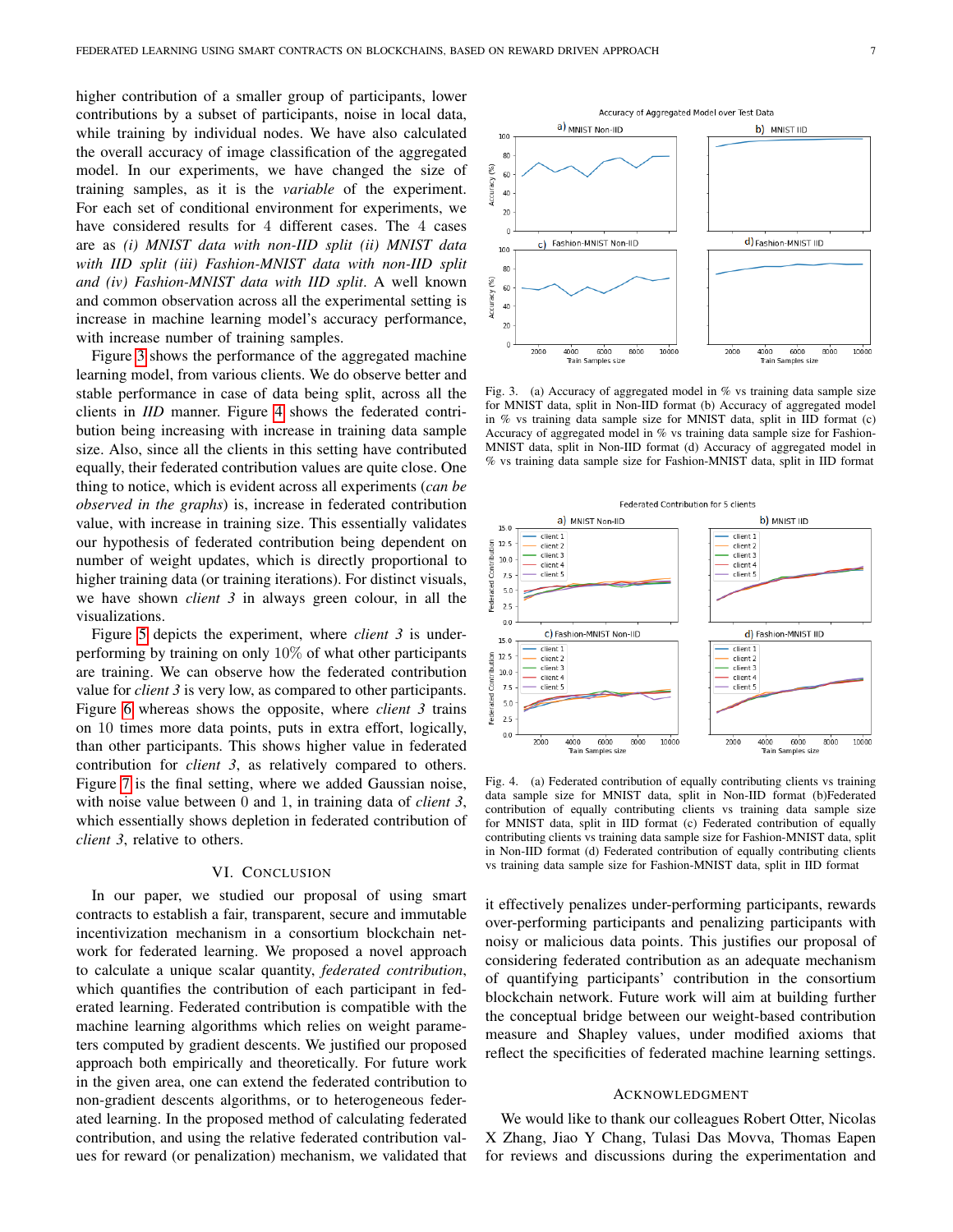tion

Federated Contribu

ion

Federated Contrib



<span id="page-7-17"></span>Fig. 5. (a) Federated contribution of highly contributing clients, but client 3 vs training data sample size for MNIST data, split in Non-IID format (b)Federated contribution of highly contributing clients, but client 3 vs training data sample size for MNIST data, split in IID format (c) Federated contribution of highly contributing clients, but client 3 vs training data sample size for Fashion-MNIST data, split in Non-IID format (d) Federated contribution of highly contributing clients, but client 3 vs training data sample size for Fashion-MNIST data, split in IID format



<span id="page-7-18"></span>Fig. 6. Federated contribution of lowly contributing clients, but client 3 vs training data sample size for MNIST data, split in Non-IID format (b)Federated contribution of lowly contributing clients, but client 3 vs training data sample size for MNIST data, split in IID format (c) Federated contribution of lowly contributing clients, but client 3 vs training data sample size for Fashion-MNIST data, split in Non-IID format (d) Federated contribution of lowly contributing clients, but client 3 vs training data sample size for Fashion-MNIST data, split in IID format

evaluation. We would also like to thank J.P.Morgan Chase for supporting us in carrying out this effort.

#### **REFERENCES**

- <span id="page-7-0"></span>[1] J. Konečnỳ, H. B. McMahan, F. X. Yu, P. Richtárik, A. T. Suresh, and D. Bacon, "Federated learning: Strategies for improving communication efficiency," *arXiv preprint arXiv:1610.05492*, 2016.
- <span id="page-7-1"></span>[2] S. Nakamoto, "Bitcoin: A peer-to-peer electronic cash system," 2009. [Online]. Available:<http://www.bitcoin.org/bitcoin.pdf>
- <span id="page-7-2"></span>[3] S. Fortunato, "Community detection in graphs," *Physics reports*, vol. 486, no. 3-5, pp. 75–174, 2010.
- <span id="page-7-3"></span>[4] O. Goldreich, S. Micali, and A. Wigderson, "Proofs that yield nothing but their validity or all languages in np have zero-knowledge proof systems," *Journal of the ACM (JACM)*, vol. 38, no. 3, pp. 690–728, 1991.

a) MNIST Non-IID b) MNIST IID  $15.0$ client 1 client 1  $12.5$ client 2 client 2 client 3 client 3  $10.0$ client 4 client 4  $7.5$ client 5 client 5  $5.0$  $2.5$  $0.0$ C) Fashion-MNIST Non-IID d) Fashion-MNIST IID  $15.0$ client 1  $client 1$  $12.5$ client 2 client 2 client 3 client 3  $10<sub>0</sub>$ client client 4  $7.5$ client 5 client 5  $5.0$  $2.5$  $0.0$ 2000 6000 8000 2000 6000 8000 4000 4000

Federated Contribution for 5 clients

Fig. 7. (a) Federated contribution of highly contributing clients, but client 3 with noise vs training data sample size for MNIST data, split in Non-IID format (b)Federated contribution of highly contributing clients, but client 3 with noise vs training data sample size for MNIST data, split in IID format (c) Federated contribution of highly contributing clients, but client 3 with noise vs training data sample size for Fashion-MNIST data, split in Non-IID format (d) Federated contribution of highly contributing clients, but client 3 with noise vs training data sample size for Fashion-MNIST data, split in IID format

Train Samples siz

<span id="page-7-19"></span>Train Samples size

- <span id="page-7-4"></span>[5] B. Bünz, S. Agrawal, M. Zamani, and D. Boneh, "Zether: Towards privacy in a smart contract world," in *International Conference on Financial Cryptography and Data Security*. Springer, 2020, pp. 423– 443.
- <span id="page-7-5"></span>[6] S. Bowe, A. Chiesa, M. Green, I. Miers, P. Mishra, and H. Wu, "Zexe: Enabling decentralized private computation," in *2020 IEEE Symposium on Security and Privacy (SP)*. IEEE, 2020, pp. 947–964.
- <span id="page-7-6"></span>[7] R. Cheng, F. Zhang, J. Kos, W. He, N. Hynes, N. Johnson, A. Juels, A. Miller, and D. Song, "Ekiden: A platform for confidentialitypreserving, trustworthy, and performant smart contracts," in *2019 IEEE European Symposium on Security and Privacy (EuroS&P)*. IEEE, 2019, pp. 185–200.
- <span id="page-7-7"></span>[8] T. Li, A. K. Sahu, M. Zaheer, M. Sanjabi, A. Talwalkar, and V. Smith, "Federated optimization in heterogeneous networks," *arXiv preprint arXiv:1812.06127*, 2018.
- <span id="page-7-8"></span>[9] V. Buterin, *Ethereum: A next-generation smart contract and decentralized application platform*, 2014. [Online]. Available: <https://github.com/ethereum/wiki/wiki/White-Paper>
- <span id="page-7-9"></span>[10] M. Swan, "Blockchain for business: Next-generation enterprise artificial intelligence systems," in *Advances in computers*. Elsevier, 2018, vol. 111, pp. 121–162.
- <span id="page-7-10"></span>[11] G. Wood *et al.*, "Ethereum: A secure decentralised generalised transaction ledger," *Ethereum project yellow paper*, vol. 151, no. 2014, pp. 1–32, 2014.
- <span id="page-7-11"></span>[12] A. Bogner, M. Chanson, and A. Meeuw, "A decentralised sharing app running a smart contract on the ethereum blockchain," in *Proceedings of the 6th International Conference on the Internet of Things*, 2016, pp. 177–178.
- <span id="page-7-12"></span>[13] L. M. Bach, B. Mihaljevic, and M. Zagar, "Comparative analysis of blockchain consensus algorithms," in *2018 41st International Convention on Information and Communication Technology, Electronics and Microelectronics (MIPRO)*. IEEE, 2018, pp. 1545–1550.
- <span id="page-7-13"></span>[14] Ethereum and Tutorials, "Logging data from smart contracts with events," 2020. [Online]. Available: [https://ethereum.org/en/developers/](https://ethereum.org/en/developers/tutorials/logging-events-smart-contracts/) [tutorials/logging-events-smart-contracts/](https://ethereum.org/en/developers/tutorials/logging-events-smart-contracts/)
- <span id="page-7-14"></span>[15] Solidity and Documentation, "Events in contracts," 2016. [Online]. Available:<https://docs.soliditylang.org/en/develop/contracts.html#events>
- <span id="page-7-15"></span>[16] G. A. Pierro and H. Rocha, "The influence factors on ethereum transaction fees," in *2019 IEEE/ACM 2nd International Workshop on Emerging Trends in Software Engineering for Blockchain (WETSEB)*. IEEE, 2019, pp. 24–31.
- <span id="page-7-16"></span>[17] S. Zhou, H. Huang, W. Chen, P. Zhou, Z. Zheng, and S. Guo, "Pirate: A blockchain-based secure framework of distributed machine learning in 5g networks," *IEEE Network*, vol. 34, no. 6, pp. 84–91, 2020.